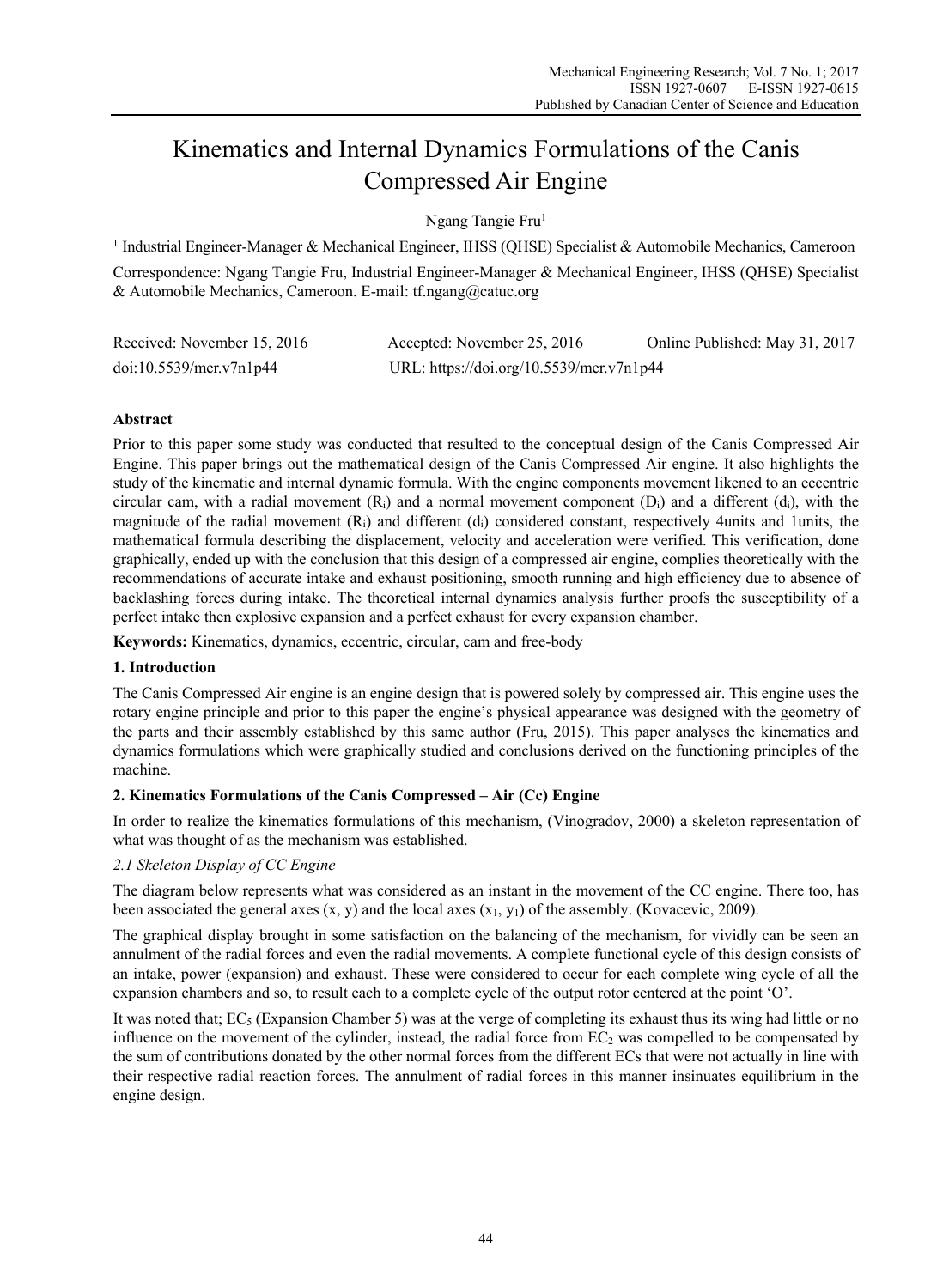

Figure 1. Skeleton display of CC engine

#### *2.2 Kinematic Diagram*

The movement of contact points of each wing with the circle  $(C')$  was taken for a vector triangle consisting of a radial movement  $(R_i)$  and a normal movement component  $(D_i)$  and a different  $(d_i)$ .

From prior knowledge on the CC engine and the above skeleton, the CC engine rotor cylinder was seen to experience an eccentric circular cam movement centered at 'O' and tangent to the circle 'C' all displayed above. This implies that the contact point of each wing with this cam experiences movements which were likened to the loop vector below.



Figure 2. The links of CC engine

The above vector display was then interpreted as follows;

- $D_1 = D_1(t)$  that is, the magnitude of  $D_1$  varies with time but was considered as unknown
- $d_1$  = const that is, the magnitude of  $d_1$  is constant with time
- $R_1$  = const that is, the magnitude of  $R_1$  is constant with time
- $\theta_1 = \theta_1(t)$  that is, the angle  $\theta_1$  varies with time
- $\gamma_1 = \gamma_1(t)$  that is, the angle  $\gamma_1$  varies with time but was considered as known.
- It was equally considered that the vector  $D_1$  remains normal to our local  $x_1$ -axis and equals the sum of the vectors  $d_1$  and  $R_1$ .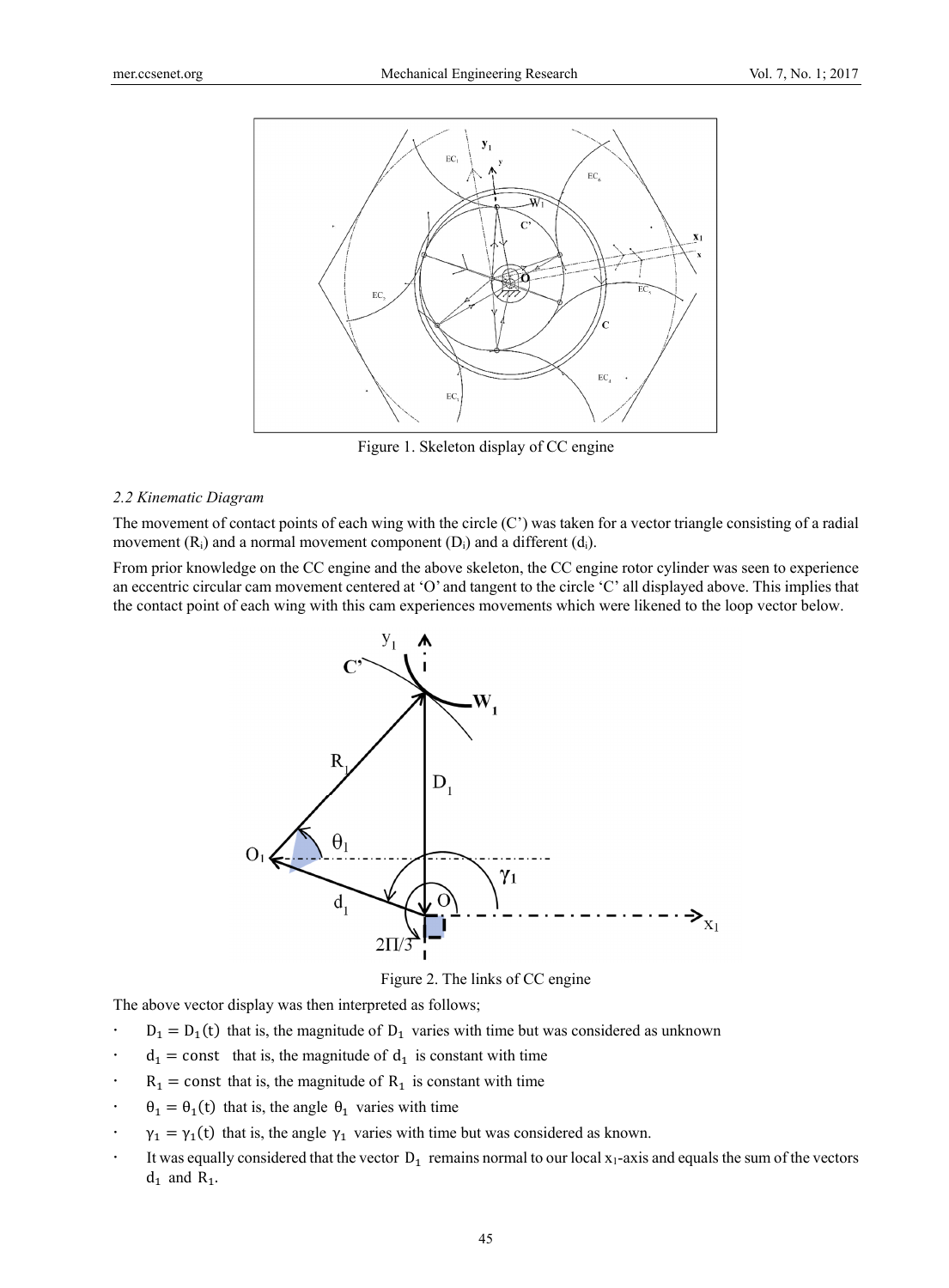#### *2.3 Displacement Calculations*

With these interpretations, the loop closure equation was established to be equivalent to

Equation 1:

$$
R_1(\cos\theta_1,\sin\theta_1)+d_1(\cos\gamma_1,\sin\gamma_1)+D_1(\cos3\pi/2,\sin3\pi/2)=0
$$

This is an equation with two unknowns  $D_1$  and  $\theta_1$  which was solved as follows;

 $\Rightarrow R_1(\cos \theta_1, \sin \theta_1) + D_1(\cos 3\pi/2, \sin 3\pi/2) = -d_1(\cos \gamma_1, \sin \gamma_1)$ 

Suppose  $(\cos 3\pi/2, \sin 3\pi/2)$  and  $(-\sin 3\pi/2, \cos 3\pi/2)$  are unit vectors parallel and perpendicular respectively to the vector  $D_1$ . A scalar product, all through, with each of these unit vectors was carried out on (1). For  $(\cos 3\pi/2, \sin 3\pi/2)$ 

$$
\Leftrightarrow R_1(\cos\theta_1,\sin\theta_1).(\cos3\pi/2,\sin3\pi/2)+D_1=-d_1(\cos\gamma_1,\sin\gamma_1).(\cos3\pi/2,\sin3\pi/2)
$$

$$
\Rightarrow D_1 + R_1(\cos\theta_1\cos3\pi/2 + \sin\theta_1\sin3\pi/2) = -d_1(\cos\gamma_1\cos3\pi/2 + \sin\gamma_1\sin3\pi/2)
$$

Equation 2:

$$
\Rightarrow D_1 + R_1 \cos(\theta_1 - 3\pi/2) = -d_1 \cos(\gamma_1 - 3\pi/2)
$$

And for  $(-\sin 3\pi/2, \cos 3\pi/2)$ 

$$
\Leftrightarrow R_1(\cos\theta_1, \sin\theta_1).(-\sin 3\pi/2, \cos 3\pi/2) = -d_1(\cos\gamma_1, \sin\gamma_1).(-\sin 3\pi/2, \cos 3\pi/2)
$$
  

$$
\Rightarrow R_1(\sin\theta_1 \cos 3\pi/2 - \cos\theta_1 \sin 3\pi/2) = -d_1(\sin\gamma_1 \cos 3\pi/2 - \cos\gamma_1 \sin 3\pi/2)
$$

Equation 3:

$$
\Rightarrow R_1 \sin(\theta_1 - 3\pi/2) = -d_1 \sin(\gamma_1 - 3\pi/2)
$$

From equation (2) and (3), was deduced

$$
R_1 \cos(\theta_1 - 3\pi/2) = -d_1 \cos(\gamma_1 - 3\pi/2) - D_1
$$

And

$$
R_1\sin(\theta_1-3\pi/2)=-d_1\sin(\gamma_1-3\pi/2)
$$

Thus

$$
R_1^2 = (d_1 \cos(\gamma_1 - 3\pi/2) + D_1)^2 + (d_1 \sin(\gamma_1 - 3\pi/2))^2
$$
  
\n
$$
\Rightarrow D_1^2 + 2D_1 d_1 \cos(\gamma_1 - 3\pi/2) + d_1^2 - R_1^2 = 0
$$

Equation 4:

$$
\therefore D_1 = -d_1 \cos(\gamma_1 - 3\pi/2) \pm \sqrt{d_1^2 \cos^2(\gamma_1 - 3\pi/2) + {R_1}^2 - {d_1}^2}
$$

Given that  $D_1$  is always positive therefore;

$$
D_1 = -d_1 \cos(\gamma_1 - 3\pi/2) + \sqrt{d_1^2 \cos^2(\gamma_1 - 3\pi/2) + R_1^2 - d_1^2}
$$
  
 
$$
\therefore D_1 = d_1 \sin \gamma_1 + \sqrt{R_1^2 - d_1^2 \cos^2 \gamma_1}
$$

Equation 5:

$$
\theta_1^* = 3\pi/2 + \sin^{-1}\left(\frac{-d_1 \sin(\gamma_1 - 3\pi/2)}{R_1}\right)
$$
  
.:  $\theta_1^* = 3\pi/2 + \sin^{-1}\left(\frac{-d_1 \cos \gamma_1}{R_1}\right)$   

$$
\theta_1 = \begin{cases} \theta_1^* if -\sin \theta_1 \ge 0 \text{ and } \cos \theta_1 < 0 \\ \pi - \theta_1^* if -\sin \theta_1 < 0 \text{ and } \cos \theta_1 < 0 \\ \pi + \theta_1^* if -\sin \theta_1 < 0 \text{ and } \cos \theta_1 \ge 0 \end{cases}
$$

ە  $2\pi - \theta_1^* if -\sin \theta_1 \geq 0$  and  $\cos \theta_1 \geq 0$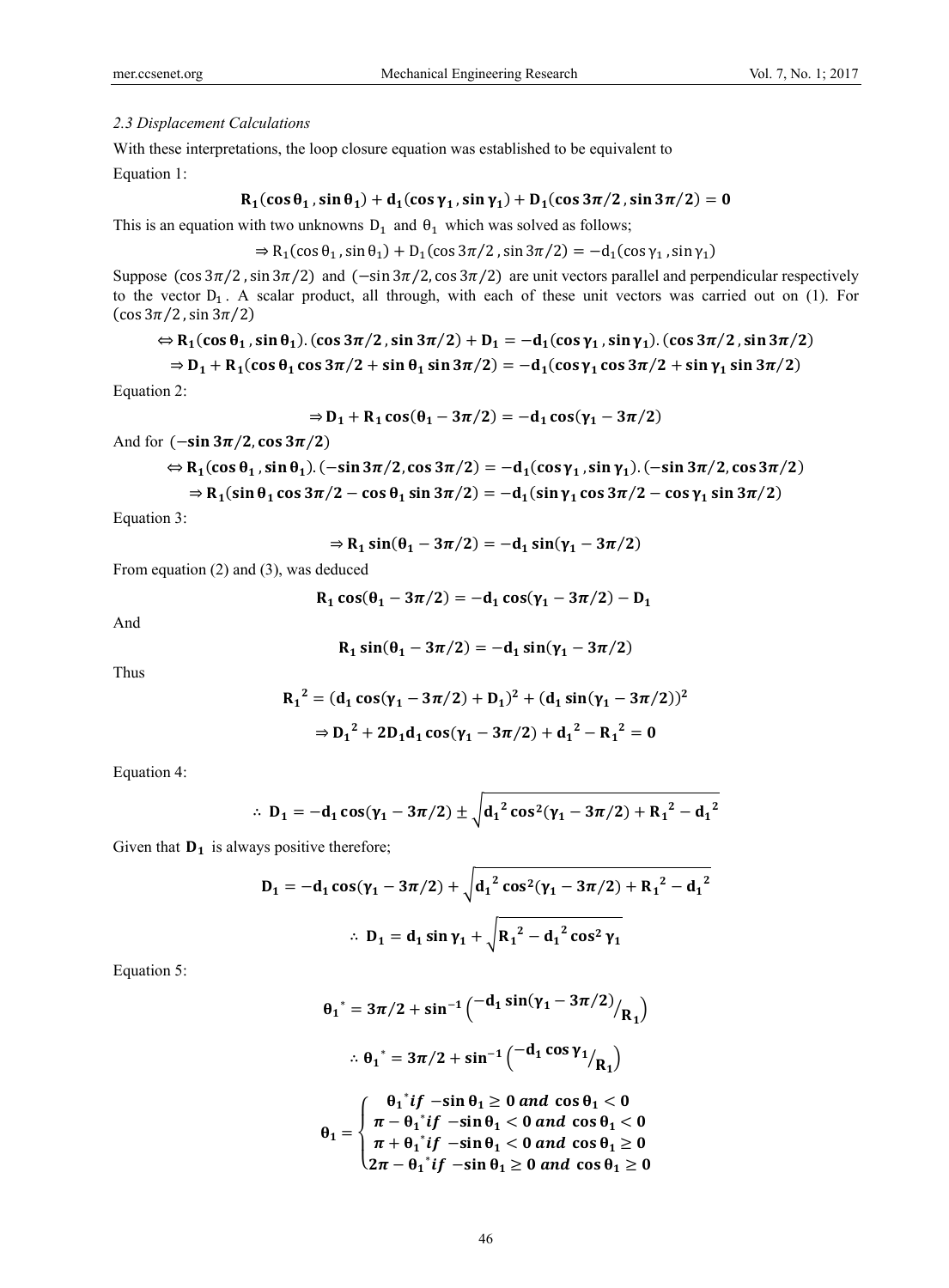Given that actual dimensions of  $d_1$  and  $R_1$  were not yet found, it was supposed that, their respective values were 1 and 4 units respectively, then graphically; the values of  $D_1$  for varying  $\gamma_1$  and that of  $\theta_1$  in radians for varying  $\gamma_1$  were seen to follow the patterns below.



Figure 3. Displacement diagram of CC engine

The displacement of D<sub>1</sub> is sinusoidal, describing a complete circle in a 360° rotation of  $\gamma_1$ . The dwelling of  $\theta_1$ , during the transitions from the maximum displacement to minimum displacement describing the quasi instantaneous rise or fall, implies that time is given for the gas to expand and the wings to return to their initial position.

Further study on the velocity of the core moving components of the engine was done.

*2.4 Velocity Calculations* 

From the loop closure equation above, the following velocity equation was deduced;

Equation 6:

$$
R_1\dot{\theta}_1(-\text{sin}\,\theta_1,\text{cos}\,\theta_1)+d_1\dot{\gamma_1}(-\text{sin}\,\gamma_1,\text{cos}\,\gamma_1)+\dot{D}_1(\text{cos}\,3\pi/2\,,\text{sin}\,3\pi/2)=0
$$

It was assumed that  $\dot{\gamma_1}$  was known, for it is angular velocity expected from the rotor and that,  $\dot{D}_1$  and  $\dot{\theta}_1$  were to be calculated. Using the unit vectors that were given above, scalar products across equation 6 were done:

For  $(\cos 3\pi/2, \sin 3\pi/2)$ 

 $R_1 \dot{\theta}_1 (\cos \theta_1 \sin 3\pi/2 - \sin \theta_1 \cos 3\pi/2) = -d_1 \gamma_1 (\cos \gamma_1 \sin 3\pi/2 - \sin \gamma_1 \cos 3\pi/2) - \dot{D}_1$ Equation 7:

$$
\Rightarrow R_1 \dot{\theta}_1 \cos \theta_1 = \dot{D}_1 - d_1 \dot{\gamma}_1 \cos \gamma_1
$$

And for  $(-\sin 3\pi/2, \cos 3\pi/2)$ 

 $R_1 \dot{\theta}_1 (\sin \theta_1 \sin 3\pi/2 + \cos \theta_1 \cos 3\pi/2) = -d_1 \dot{\gamma_1} (\sin \gamma_1 \sin 3\pi/2 + \cos \gamma_1 \cos 3\pi/2)$ Equation 8:

$$
\Rightarrow R_1 \dot{\theta}_1 \sin \theta_1 = -d_1 \dot{\gamma}_1 \sin \gamma_1
$$

From equations 7 and 8, was deduced Equation 9:

$$
\dot{\theta}_1 = \frac{-d_1 \dot{\gamma_1} \sin \gamma_1}{R_1 \sin \theta_1}
$$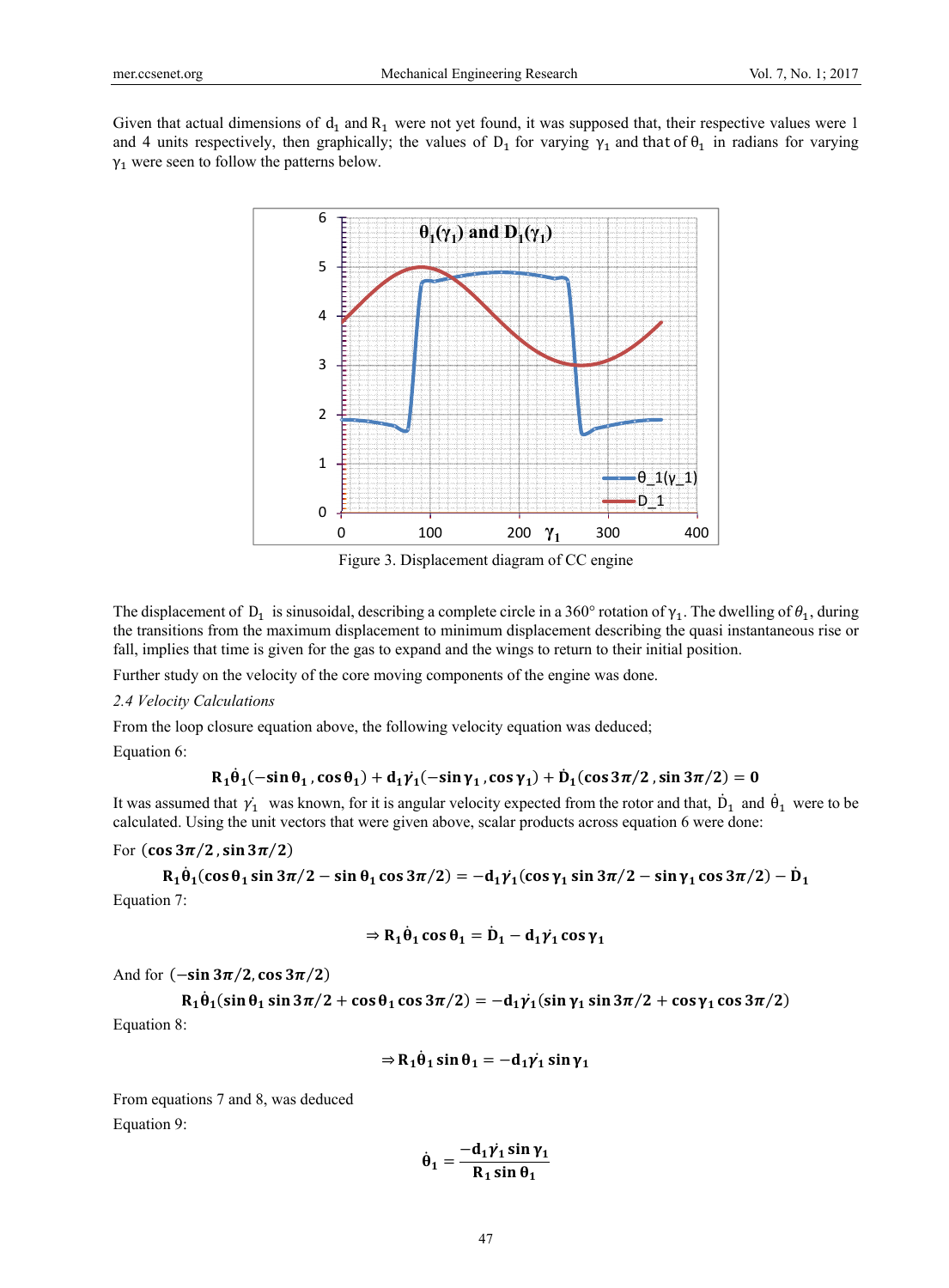And

$$
\dot{D}_1 = R_1 \dot{\theta}_1 \cos \theta_1 + d_1 \dot{\gamma}_1 \cos \gamma_1
$$
  
\n
$$
\Rightarrow \dot{D}_1 = \frac{R_1 d_1 \dot{\gamma}_1 \sin \theta_1 \cos \gamma_1 - R_1 d_1 \dot{\gamma}_1 \sin \gamma_1 \cos \theta_1}{R_1 \sin \theta_1}
$$
  
\n
$$
\Rightarrow \dot{D}_1 = \frac{d_1 \dot{\gamma}_1 \sin(\theta_1 - \gamma_1)}{\sin \theta_1}
$$

Equation 10:

$$
\dot{D}_1 = \frac{d_1 \dot{\gamma_1} \sin(\theta_1 - \gamma_1)}{\sin \theta_1}
$$





Figure 4. Velocity diagram of CC Engine

From the curve and their  $6<sup>th</sup>$  order polynomial trendlines above, it was observed that at the extreme displacements, the velocities were not zero instead the zero mark appears at a very brief instance. This falls in line with the requirements for a smooth exhaust and intake, thus a smooth running of the engine.

#### *2.5 Acceleration Calculations*

With the information given above, a study of how the different core movable components accelerate at a supposed rotational speed of the rotor, that is, 3000 rev/minute, was carried out. From the loop closure equation, was deduced the following;

#### Equation 11:

 $R_1\ddot{\theta}_1(-\sin\theta_1, \cos\theta_1) + \ddot{D}_1(\cos 3\pi/2, \sin 3\pi/2) = R_1\dot{\theta}_1$  $\frac{1}{2}$ (cos  $\theta_1$ , sin  $\theta_1$ ) +  $d_1 \gamma_1^2$ (cos  $\gamma_1$ , sin  $\gamma_1$ ) ሶ Using the unit vectors quoted earlier, the scalar products with (11) deduced;

## For  $(\cos 3\pi/2, \sin 3\pi/2)$ :

$$
R_1\ddot{\theta}_1(-\sin\theta_1\cos 3\pi/2 + \cos\theta_1\sin 3\pi/2) + \ddot{D}_1
$$
  
=  $R_1\dot{\theta}_1^2(\cos\theta_1\cos 3\pi/2 + \sin\theta_1\sin 3\pi/2) + d_1\dot{\gamma}_1^2(\cos\gamma_1\cos 3\pi/2 + \sin\gamma_1\sin 3\pi/2)$ 

Equation 12:

$$
\Rightarrow \ddot{D}_1 - R_1 \ddot{\theta}_1 \cos \theta_1 = -R_1 \dot{\theta}_1^2 \sin \theta_1 - d_1 {\dot{\gamma}_1}^2 \sin \gamma_1
$$

And for  $(-\sin 3\pi/2, \cos 3\pi/2)$ 

$$
R_1\ddot{\theta}_1(\sin\theta_1\sin 3\pi/2 + \cos\theta_1\cos 3\pi/2)
$$
  
=  $R_1\dot{\theta}_1^2(-\cos\theta_1\sin 3\pi/2 + \sin\theta_1\cos 3\pi/2)$   
+  $d_1\gamma_1^2(-\cos\gamma_1\sin 3\pi/2 + \sin\gamma_1\cos 3\pi/2)$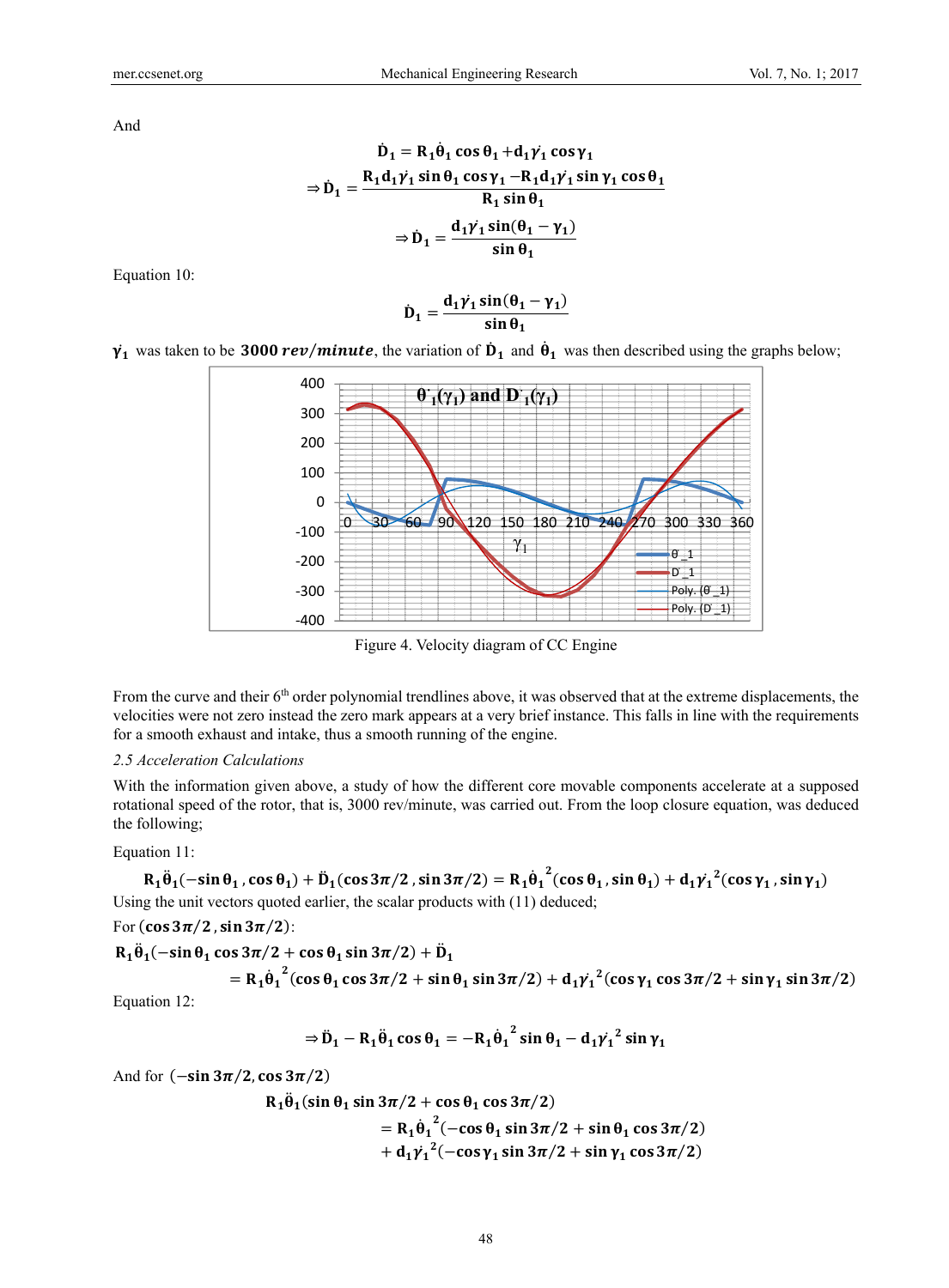Equation 13:

$$
\Rightarrow -R_1\ddot{\theta}_1\sin\theta_1 = R_1\dot{\theta}_1^2\cos\theta_1 + d_1\dot{\gamma}_1^2\cos\gamma_1
$$

From equations 12 and 13, we can result to; Equation 14:

$$
\ddot{\theta}_1 = \frac{-R_1 \dot{\theta}_1^2 \cos \theta_1 - d_1 \dot{\gamma}_1^2 \cos \gamma_1}{R_1 \sin \theta_1}
$$

And

$$
\ddot{D}_1 = R_1 \ddot{\theta}_1 \cos \theta_1 - R_1 \dot{\theta}_1^2 \sin \theta_1 - d_1 \gamma_1^2 \sin \gamma_1
$$
  
\n
$$
\Rightarrow \ddot{D}_1 = R_1 \cos \theta_1 \left( \frac{-R_1 \dot{\theta}_1^2 \cos \theta_1 - d_1 \gamma_1^2 \cos \gamma_1}{R_1 \sin \theta_1} \right) - R_1 \dot{\theta}_1^2 \sin \theta_1 - d_1 \gamma_1^2 \sin \gamma_1
$$
  
\n
$$
\Rightarrow \ddot{D}_1 = \frac{-R_1 \dot{\theta}_1^2 \cos^2 \theta_1 - d_1 \gamma_1^2 \cos \gamma_1 \cos \theta_1 - R_1 \dot{\theta}_1^2 \sin^2 \theta_1 - d_1 \gamma_1^2 \sin \gamma_1 \sin \theta_1}{\sin \theta_1}
$$

Equation 15:

$$
\Rightarrow \ddot{\mathbf{D}}_1 = \frac{-\mathbf{R}_1 \dot{\theta}_1^2 - d_1 \gamma_1^2 \cos(\gamma_1 - \theta_1)}{\sin \theta_1}
$$

A graphical display of  $\ddot{\theta}_1$  and  $\ddot{\theta}_1$  can be perceived below;



Figure 5**.** Acceleration diagram of CC Engine

The above graphical presentation of  $\ddot{D}_1$  its respective 6<sup>th</sup> order polynomial trendline proof that shortly before the intake, that is, when  $D_1$  is at its maximum, the cam would have decelerated enough so that by the start of the expansion, there is very little or no resistance due to further displacement in the reactive direction and so an efficient use of the potential energy stored in the compressed air.  $\ddot{\theta}_1$  shows a steady angular deceleration whose peak (when it touches the horizontal axis) is attained during the intake and exhaust. With our knowledge so far on the kinematics of the CC engine, we can see that the minimum pressure angle of our mechanism is zero.

Vividly these graphical representations brought in some satisfaction on the kinematics of the engine, to be better convinced with the functioning of CC engine, the dynamic formulations of the engine was done. (Psanis, 2007)

#### **3. Internal Dynamics Formulations of the Canis Compressed Air (CC Engine) Engine**

#### *3.1 Skeleton of Dynamic Forces CC Engine*

Consider figure 1, the links acting at the wing contact base of expansion chamber 1 (EC1) were isolated to give the following skeleton diagram (it was assumed the masses were insignificant).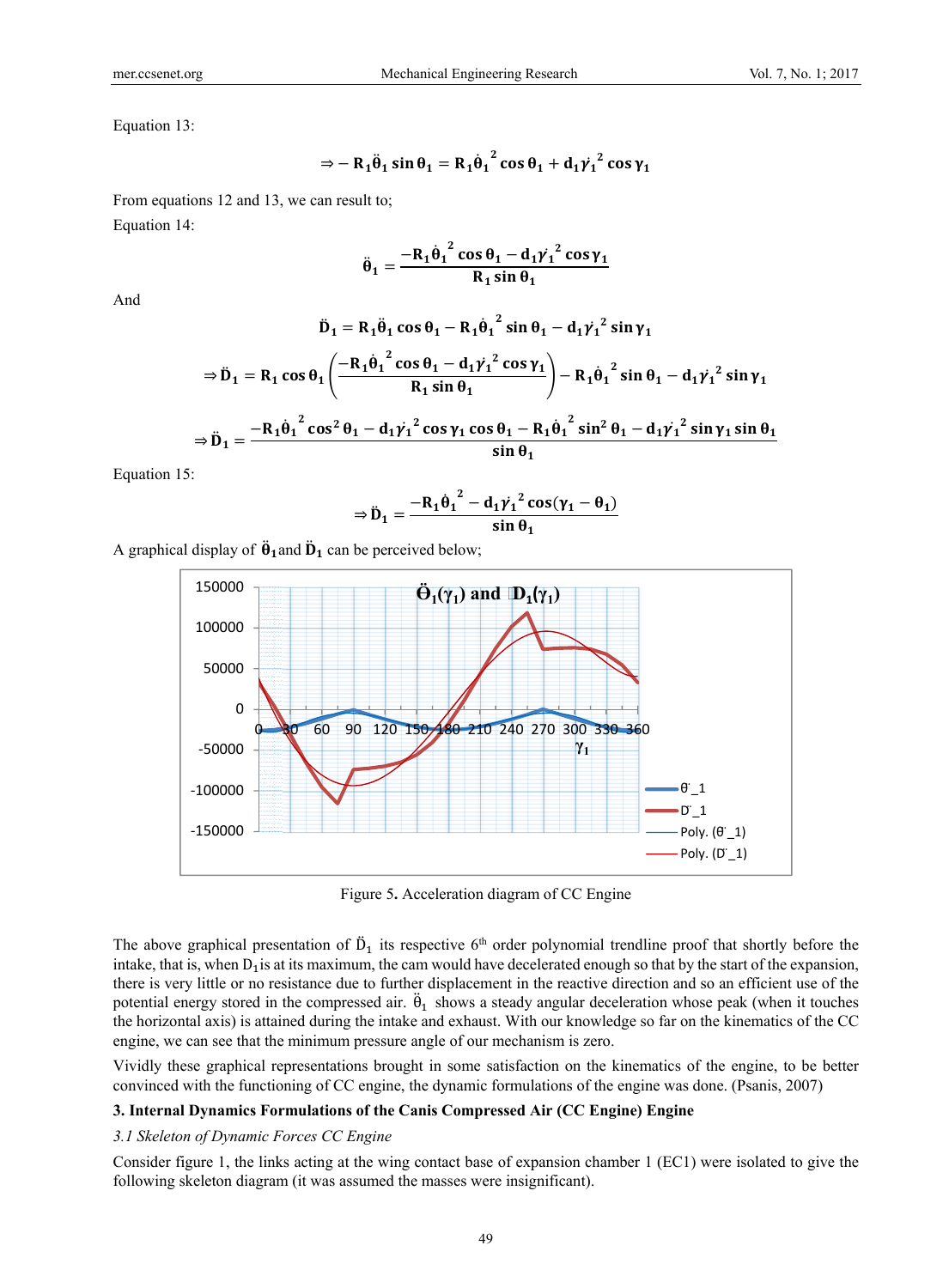

Figure 6. Skeleton of CC engine with dynamic forces

## *3.2 Free Body Diagram of CC Engine*

The free body diagram of the CC engine was established as can be seen below. For each link, the local unit vector tangent and normal were represented by ξ and η. R<sub>1D</sub> represented an unknown resultant and M<sub>1</sub> a known torque; the expected torque of the engine.

## *3.3 Dynamic Formulation*

*Link d1 ;* 

And

$$
F_{1d} - R_{1d} = 0 \dots \dots \dots \dots \dots \dots \dots \dots \dots \dots \tag{1}
$$

Thus

$$
d_1F_{1d}\sin(\theta_1-\gamma_1)+M_1=0
$$

ሻሺ = …………………………… ࡹ + ࢊࡲ ൈ ࢊ

Equation 16:

$$
F_{1d} = \frac{-M_1}{d_1 \sin(\theta_1 - \gamma_1)}
$$

From the free body diagram, it was deduced that; Equation 17:

$$
F_{1d} = R_{1R} = -R_{1d} = -R_{1D} = -F_{1R} \dots \dots \dots \dots \dots \dots \dots \dots \dots \tag{4}
$$

*Link D1:* 

$$
R_{1D} + T_{1D} + N_{1D} = 0
$$
  

$$
R_{1D}(\cos \theta_1, \sin \theta_1)^T + T_{1D}(-1, 0)^T + N_{1D}(0, -1)^T = 0
$$

Thus

Equation 18:

$$
T_{1D} = R_{1D} \cos \theta_1
$$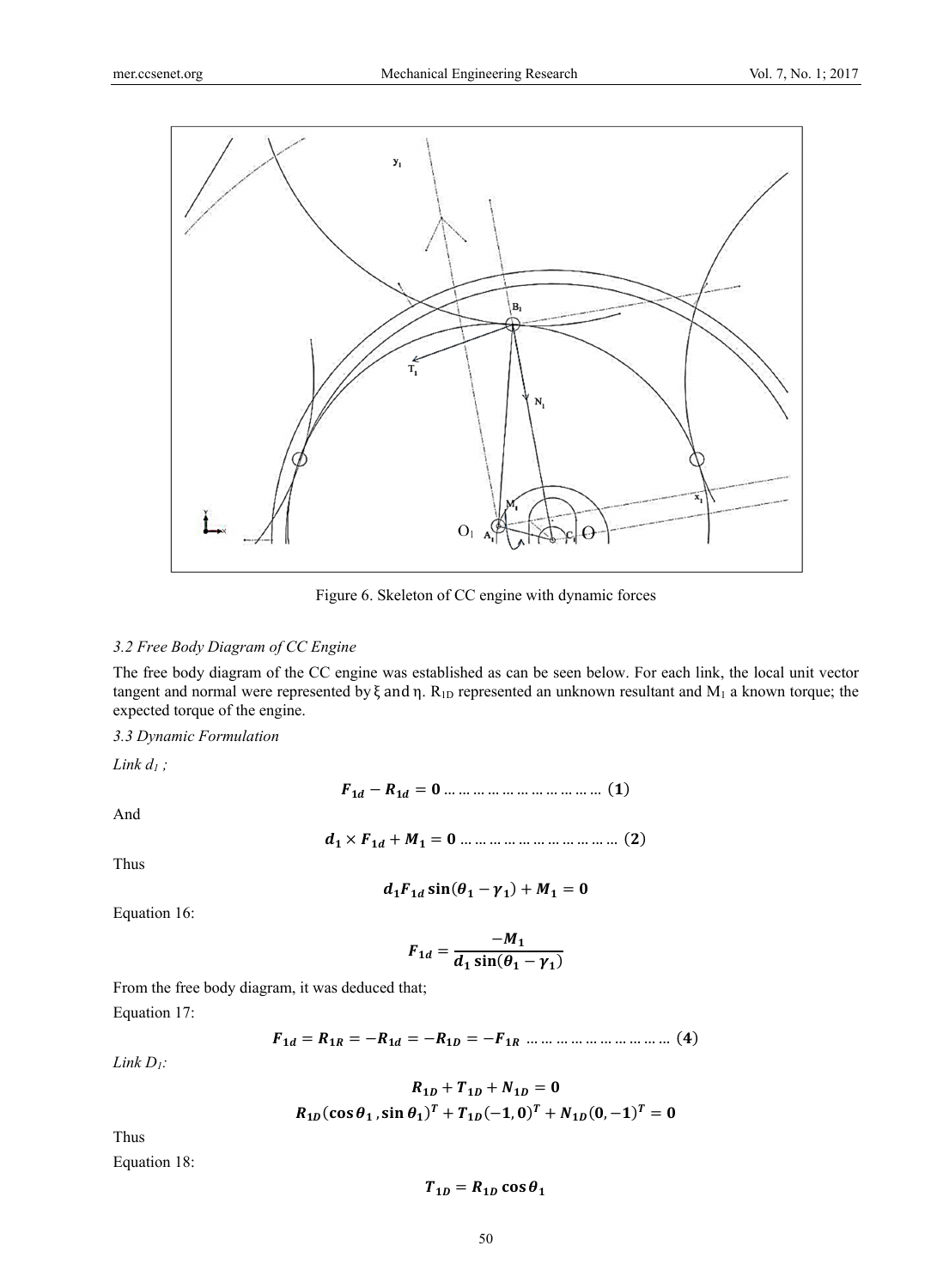And



Figure 7. Free body diagram of CC engine

With a rotor torque of 20 units, a graphical study of the forces was done as can be seen below.



Figure 8. Dynamic forces of CC Engine

The peak of the resultant force shortly after the intake and its trough at the exhaust brought about the conclusion that the system will react readily according to expectation, producing the maximum rotatory force per expansion chamber, during the intake. This will permit the mechanism to overcome forces of inertia. The mathematical analysis show that the resultant force gets to about ten times the average shortly after the intake and it drops down by similar figures during the exhaust.